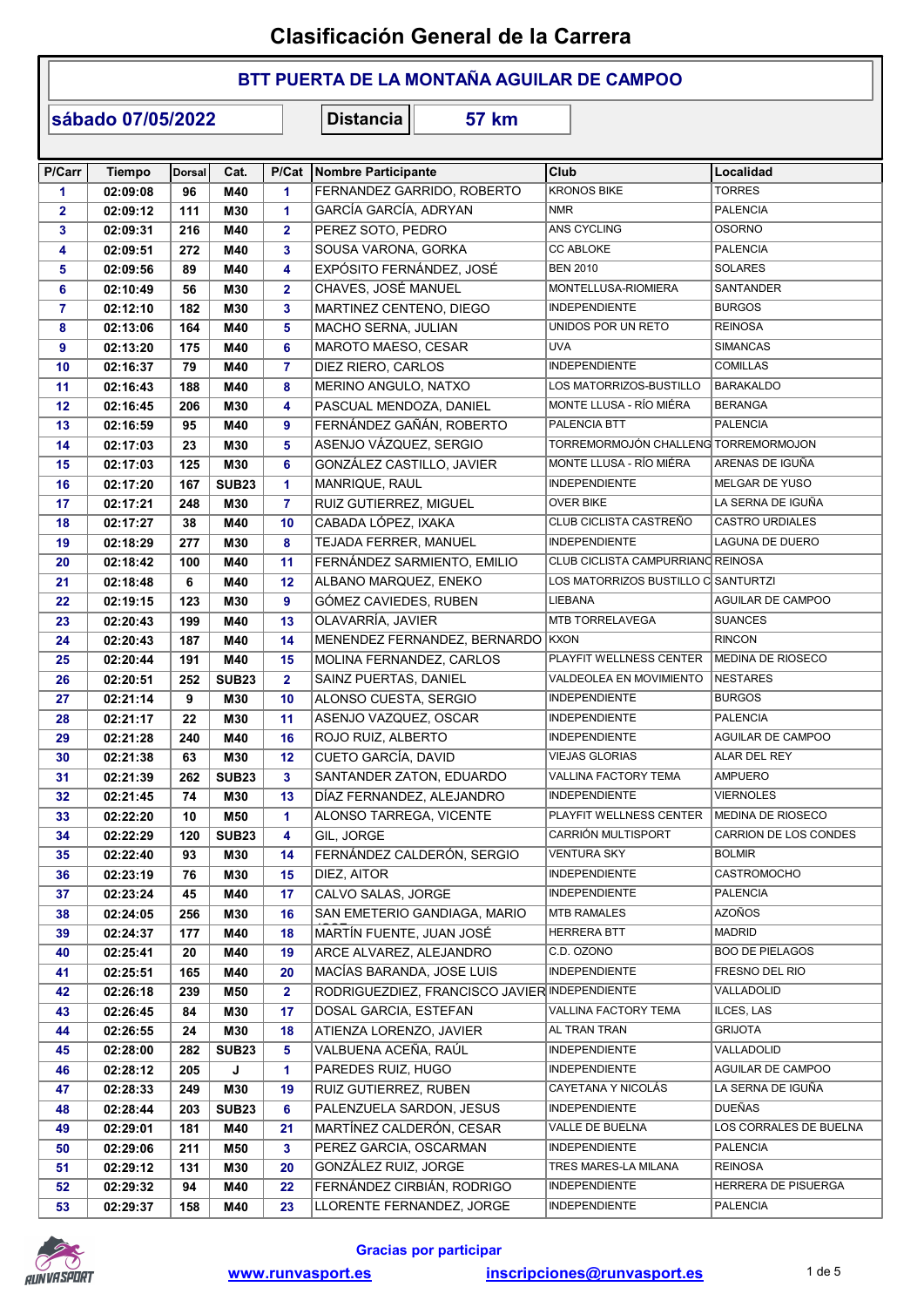### BTT PUERTA DE LA MONTAÑA AGUILAR DE CAMPOO

sábado 07/05/2022

| P/Carr | <b>Tiempo</b> | Dorsal       | Cat.         | P/Cat          | Nombre Participante                         | Club                                         | Localidad                   |
|--------|---------------|--------------|--------------|----------------|---------------------------------------------|----------------------------------------------|-----------------------------|
| 54     | 02:29:45      | 185          | <b>SUB23</b> | $\overline{7}$ | MATÉ GARBAYO, LUCAS                         | VALDEOLEA EN MOVIMIENTO                      | AGUILAR DE CAMPOO           |
| 55     | 02:30:30      | 138          | M30          | 21             | GUTIERREZ MARTIN, ADRIAN                    | <b>INDEPENDIENTE</b>                         | AGUILAR DE CAMPOO           |
| 56     | 02:30:37      | 33           | M40          | 24             | <b>BLANCO CARRERA, RUBEN</b>                | <b>INDEPENDIENTE</b>                         | <b>PALENCIA</b>             |
| 57     | 02:30:38      | 60           | M40          | 25             | CORADA GONZÁLEZ, RICARDO                    | <b>INDEPENDIENTE</b>                         | AGUILAR DE CAMPOO           |
| 58     | 02:30:57      | 146          | M40          | 26             | HERNANDEZ NUÑEZ, ANGEL                      | <b>INDEPENDIENTE</b>                         | <b>PALENCIA</b>             |
| 59     | 02:31:26      | 276          | M30          | 22             | TEJADA FERRER, ADRIÁN                       | <b>INDEPENDIENTE</b>                         | LAGUNA DE DUERO             |
| 60     | 02:31:44      | 222          | M30          | 23             | PUENTE, ROBERTO                             | <b>INDEPENDIENTE</b>                         | <b>REINOSA</b>              |
| 61     | 02:32:28      | 284          | M50          | 4              | VAZQUEZ ELORRIAGA, JOSEBA                   | LOS MATORRIZOS BUSTILLO                      | <b>GALDAKAO</b>             |
| 62     | 02:32:42      | 217          | M50          | 5              | PERNAS, AGUSTIN                             | <b>INDEPENDIENTE</b>                         | AGUILAR DE CAMPOO           |
| 63     | 02:33:31      | 41           | M30          | 24             | CALDERÓN GUTIÉRREZ, DIEGO                   | <b>INDEPENDIENTE</b>                         | AGUILAR DE CAMPOO           |
| 64     | 02:34:50      | 225          | <b>SUB23</b> | 8              | RAMON ROLDAN, ADRIAN                        | <b>INDEPENDIENTE</b>                         | VILLANUEVA DE ARRIBA        |
| 65     | 02:35:09      | 245          | M40          | 27             | RUIZ, RODOLFO                               | CLUB CICLISTA AGUILARENSE AGUILAR DE CAMPOO  |                             |
| 66     | 02:35:35      | 55           | M30          | 25             | CHACÓN MEDINA, JORGE                        | <b>INDEPENDIENTE</b>                         | <b>DUEÑAS</b>               |
| 67     | 02:36:42      | 127          | M30          | 26             | GONZÁLEZ GONZÁLEZ, MARCELINO                | VALLE DE BUELNA MTB                          | CORRALES DE BUELNA, LOS     |
| 68     | 02:36:43      | 28           | M40          | 28             | BARRUETABEÑA FERNANDEZ, PEDRO INDEPENDIENTE |                                              | SANTOÑA                     |
| 69     | 02:36:52      | 137          | J            | $\overline{2}$ | GUTIERREZ DIEZ, ADRIAN                      | <b>INDEPENDIENTE</b>                         | <b>BUSTILLO DEL MONTE</b>   |
| 70     | 02:36:55      | 14           | M40          | 29             | ANDRADA ARGUIMBAO, MARTIN                   | <b>INDEPENDIENTE</b>                         | <b>PORTUGALETE</b>          |
| 71     | 02:37:01      | 128          | M50          | 6              | GONZÁLEZ GUARDIA, MANUEL                    | LOS PRIMOS MTB                               | <b>PALENCIA</b>             |
| 72     | 02:37:13      | 210          | M40          | 30             | PEREZ BUEY, HECTOR                          | ABLOKE                                       | VALLADOLID                  |
| 73     | 02:37:15      | 169          | M40          | 31             | MANRIQUE PRADAS, RICARDO                    | <b>INDEPENDIENTE</b>                         | AGUILAR DE CAMPOO           |
|        |               |              | <b>SUB23</b> | 9              | TORIBIOS CALVO, DANIEL                      | <b>INDEPENDIENTE</b>                         | <b>ASTUDILLO</b>            |
| 74     | 02:37:25      | 279          |              |                |                                             |                                              | <b>DUEÑAS</b>               |
| 75     | 02:37:27      | 159          | M30          | 27             | LÓPEZ CHACÓN, JAVIER                        | <b>BOTIJOSPORT</b>                           |                             |
| 76     | 02:39:21      | 162          | M40          | 32             | LOPEZ MORENO, EMILIO                        | <b>INDEPENDIENTE</b>                         | <b>PALENCIA</b>             |
| 77     | 02:40:21      | 168          | <b>SUB23</b> | 10             | MANRIQUE ARIJA, VICTOR                      | BTT MELGAR DE YUSO                           | TUDELA DE DUERO             |
| 78     | 02:40:22      | 244          | M30          | 28             | ROTELLA SOBERÓN, MANUEL                     | <b>INDEPENDIENTE</b>                         | VILLABAÑEZ                  |
| 79     | 02:40:41      | 112          | M40          | 33             | GARCÍA GARCÍA, RICARDO                      | <b>INDEPENDIENTE</b>                         | AGUILAR DE CAMPOO           |
| 80     | 02:41:06      | 180          | M30          | 29             | MARTÍNEZ ALVAREZ, DIEGO                     | PLAYFIT WELLNESS CENTER                      | <b>MEDINA DE RIOSECO</b>    |
| 81     | 02:41:09      | 334          | M50          | $\overline{7}$ | SALAZAR ARAGON, ALFONSO                     |                                              | <b>BURGOS</b>               |
| 82     | 02:42:15      | 268          | M30          | 30             | SIMON VELLISCA, CHRISTIAN                   | ANS CYCLING                                  | MONZÓN DE CAMPOS            |
| 83     | 02:43:01      | 212          | M40          | 34             | PÉREZ GÓMEZ, DEMETRIO                       | <b>BOTIJOSPORT</b>                           | <b>DUEÑAS</b>               |
| 84     | 02:43:02      | 11           | M30          | 31             | ALVAREZ CARRASCO, HECTOR                    | VALDEOLEA EN MOVIMIENTO                      | <b>MATAMOROSA</b>           |
| 85     | 02:43:13      | 186          | M50          | 8              | MENDEZ HUERGA, LUIS MARIA                   | <b>INDEPENDIENTE</b>                         | <b>GRIJOTA</b>              |
| 86     | 02:43:29      | 27           | M40          | 35             | BARRIO GUARDO, JOSE MANUEL                  | <b>INDEPENDIENTE</b>                         | <b>CASAMARIA</b>            |
| 87     | 02:43:48      | 290          | M40          | 36             | ZAMANILLO CHAVES, JESUS                     | PEÑA CICLISTA ROBERTO SIEF MURIEDAS          |                             |
| 88     | 02:44:26      | 39           | M40          | 37             | CABEZA LÓPEZ, CARLOS                        | MTB CERVERA DE PISUERGA                      | CERVERA DE PISUERGA         |
| 89     | 02:44:39      | 135          | M30          | 32             | GUTIÉRREZ, ALBERTO                          | <b>INDEPENDIENTE</b>                         | <b>REINOSA</b>              |
| 90     | 02:45:15      | $\mathbf{2}$ | M40          | 38             | AGUADO CALDERON, PEDRO                      | <b>INDEPENDIENTE</b>                         | <b>REINOSA</b>              |
| 91     | 02:45:18      | 136          | M40          | 39             | GUTIÉRREZ ARRAIZ, OLIVER                    | C.D. OZONO                                   | SANCIBRIAN (SOTO DE LA MARI |
| 92     | 02:46:11      | 227          | M40          | 40             | RAMOS GUTIERREZ, JAVIER                     | <b>INDEPENDIENTE</b>                         | <b>NESTARES</b>             |
| 93     | 02:46:26      | 141          | M30          | 33             | GUTIERREZ RUIZ, FRANCISCO                   | <b>INDEPENDIENTE</b>                         | <b>NESTARES</b>             |
| 94     | 02:46:28      | 151          | M40          | 41             | <b>IGLESIAS RODRIGUEZ, ISMAEL</b>           | <b>INDEPENDIENTE</b>                         | AGUILAR DE CAMPOO           |
| 95     | 02:46:28      | 103          | M30          | 34             | FRANCO BARRIO, DAVID                        | <b>HERRERA BTT</b>                           | HERRERA DE PISUERGA         |
| 96     | 02:46:35      | 31           | M50          | 9              | BENITO BARRIUSO, LUIS CARLOS                | CLUB VALLE DE BUELNA MTB                     | MURIEDAS                    |
| 97     | 02:46:47      | 61           | M40          | 42             | CRESPO JUNQUERA, JUAN ROBERTO BICICLETEROS  |                                              | <b>PALENCIA</b>             |
| 98     | 02:47:02      | 202          | M40          | 43             | ORTIZ DE ZÁRATE MARTÍN, MANUEL              | <b>INDEPENDIENTE</b>                         | VALLADOLID                  |
| 99     | 02:47:02      | 149          | M40          | 44             | HERRERO MANRIQUE, OSCAR                     | <b>BIKE RIDERS PALENCIA</b>                  | <b>PALENCIA</b>             |
| 100    | 02:47:08      | 229          | M40          | 45             | RASINES, JOSÉ PABLO                         | <b>BTT LIERGANES</b>                         | SANTA MARINA (ENTRAMBASAC   |
| 101    | 02:47:36      | 12           | M30          | 35             | ÁLVAREZ GONZÁLEZ, ANDRÉS                    | <b>BIKINEROS</b>                             | BARRUELO DE SANTULLAN       |
|        |               |              |              |                | SAIZ SAGARNA, CARLOS                        | <b>VENTURA SKY</b>                           | <b>BOLMIR</b>               |
| 102    | 02:47:42      | 253          | M30          | 36             |                                             | <b>BIKE RIDERS PALENCIA</b>                  | <b>PALENCIA</b>             |
| 103    | 02:48:33      | 148          | M40          | 46             | HERRERO MANRIQUE, EDUARDO                   |                                              |                             |
| 104    | 02:50:23      | 30           | M40          | 47             | BENÍTEZ ROJO, ANTONIO                       | CAPARRINI                                    | SANTANDER                   |
| 105    | 02:50:36      | 233          | M50          | 10             | RIEGO CUEVA, MARIANO                        | <b>CC AGUILARENSE</b>                        | AGUILAR DE CAMPOO           |
| 106    | 02:50:58      | 133          | M30          | 37             | GONZÁLEZ VÉLEZ, MARIO                       | TRIATLÓN AGUILARENSE - GUI AGUILAR DE CAMPOO |                             |

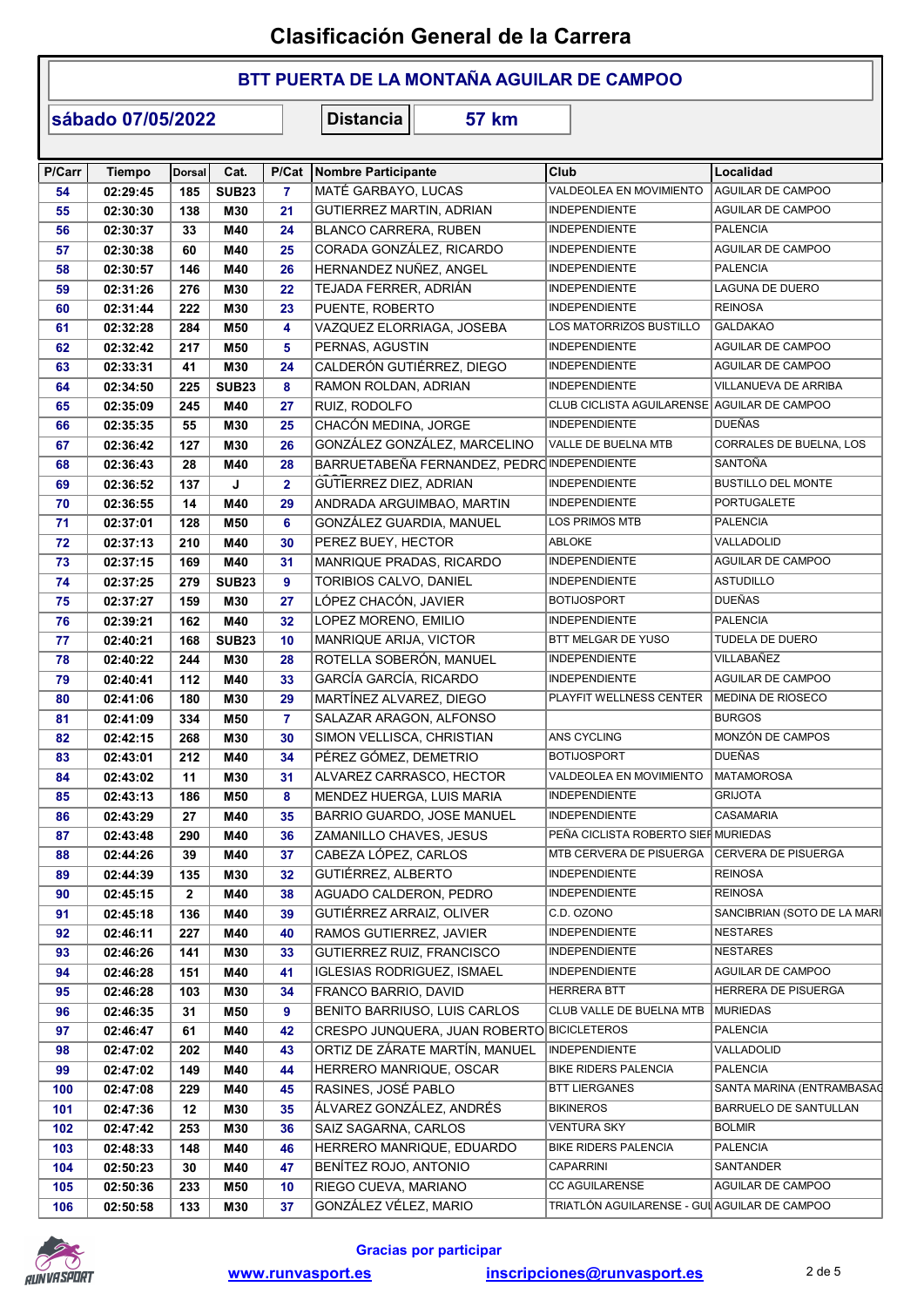### BTT PUERTA DE LA MONTAÑA AGUILAR DE CAMPOO

sábado 07/05/2022

| P/Carr | <b>Tiempo</b> | Dorsal | Cat.         | P/Cat                | Nombre Participante           | Club                      | Localidad                   |
|--------|---------------|--------|--------------|----------------------|-------------------------------|---------------------------|-----------------------------|
| 107    | 02:51:04      | 13     | M50          | 11                   | ALVAREZ LAVIN, MARCOS         | <b>BTT LA ROBLEDA</b>     | BARREDA (TORRELAVEGA)       |
| 108    | 02:51:10      | 247    | M50          | 12                   | RUIZ GÓMEZ, JOSÉ              | <b>INDEPENDIENTE</b>      | TORRELAVEGA                 |
| 109    | 02:51:14      | 207    | M50          | 13                   | PASTOR SAN EMETERIO, JOSÉ     | <b>DUGAN</b>              | HELGUERA (REOCIN)           |
| 110    | 02:52:10      | 275    | M30          | 38                   | TARANILLA MANTILLA, SERGIO    | LOS REJOS                 | <b>CEA</b>                  |
| 111    | 02:52:13      | 119    | M30          | 39                   | GETE ESTÉBANEZ, RAÚL          | INDEPENDIENTE             | <b>PALENCIA</b>             |
| 112    | 02:52:13      | 234    | M30          | 40                   | RIEGO FERNÁNDEZ, EDUARDO      | <b>CC AGUILARENSE</b>     | AGUILAR DE CAMPOO           |
| 113    | 02:52:29      | 19     | M40          | 48                   | APARICIO PELAZ, EDUARDO       | <b>INDEPENDIENTE</b>      | HERRERA DE DUERO            |
| 114    | 02:53:04      | 260    | M50          | 14                   | SANCHEZ MESONES, MARIO        | BTT LA ROBLEDA            | <b>CERRAZO</b>              |
| 115    | 02:53:08      | 57     | M40          | 49                   | CIANCA, RAFAEL                | <b>INDEPENDIENTE</b>      | SANTANDER                   |
| 116    | 02:53:11      | 283    | M30          | 41                   | VARGA LAGUNA, VICTOR          | C.D. BOTIJOSPORT          | <b>DUEÑAS</b>               |
| 117    | 02:53:21      | 77     | M40          | 50                   | DÍEZ AEDO, JAVIER             | <b>INDEPENDIENTE</b>      | MALIAÑO                     |
| 118    | 02:53:21      | 5      | M40          | 51                   | AHEDO AGUIRREBEITIA, MANUEL   | <b>INDEPENDIENTE</b>      | <b>MURIEDAS</b>             |
| 119    | 02:53:23      | 242    | <b>SUB23</b> | 11                   | ROLDÁN GARCÍA, RUBÉN          | <b>INDEPENDIENTE</b>      | AGUILAR DE CAMPOO           |
| 120    | 02:53:30      | 170    | M40          | 52                   | MANZANO RODRIGUEZ, DAVID      | <b>INDEPENDIENTE</b>      | <b>PALENCIA</b>             |
| 121    | 02:53:36      | 113    | M40          | 53                   | GARCIA HERRERA, ALEJO         | LOS ELECTRIKOS            | CABEZON DE LA SAL           |
| 122    | 02:55:13      | 105    | M40          | 54                   | FUENTE RIOS, JOSÉ MANUEL      | INDEPENDIENTE             | VILLAVEDON                  |
| 123    | 02:55:42      | 150    | M40          | 55                   | IBÁÑEZ ALONSO. RUBÉN          | <b>INDEPENDIENTE</b>      | OLMILLOS, LOS               |
| 124    | 02:55:42      | 50     | M40          | 56                   | CANIVE MARTINEZ, SERGIO       | <b>MENABIKERS</b>         | CEREZO                      |
| 125    | 02:55:43      | 70     | M40          | 57                   | DELGADO ARCOS, RODRIGO        | <b>RARO</b>               | <b>BURGOS</b>               |
| 126    | 02:55:45      | 235    | M40          | 58                   | <b>ROBLES, FRAN</b>           | <b>INDEPENDIENTE</b>      | <b>SANTANDER</b>            |
| 127    | 02:55:46      | 132    | M40          | 59                   | GONZÁLEZ SARACHAGA, RUBEN     | <b>INDEPENDIENTE</b>      | MALIAÑO                     |
|        | 02:55:50      | 183    | M40          | 60                   | MARTÍNEZ DÍEZ, JOSÉ ANTONIO   | <b>INDEPENDIENTE</b>      | <b>BILBAO</b>               |
| 128    |               |        | F            |                      |                               |                           | <b>BURGOS</b>               |
| 129    | 02:55:53      | 333    |              | $\blacktriangleleft$ | PEREZ MARTIN, ARANZAZU        | ROLDANAS COMPETICIÓN      |                             |
| 130    | 02:56:48      | 73     | M40          | 61                   | DIAZ ALONSO, RAMIRO           |                           | VILLAVERDE DE ARCAYOS       |
| 131    | 02:56:50      | 145    | F            | $\mathbf{2}$         | HERAS BUSTAMANTE, ALMUDENA    | NORTHBUCKS GUARDO         | <b>GUARDO</b>               |
| 132    | 02:57:01      | 44     | M50          | 15                   | CALVO RUIZ, JOSE FRANCISCO    | <b>INDEPENDIENTE</b>      | <b>BURGOS</b>               |
| 133    | 02:57:05      | 201    | M30          | 42                   | ONTILLERA CORTES, SERGIO      | <b>CLUB DEL BARRO MTB</b> | <b>BURGOS</b>               |
| 134    | 02:58:05      | 195    | M40          | 62                   | MUÑOZ LANDAZABAL, FELIX       | INDEPENDIENTE             | SANTANDER                   |
| 135    | 02:58:37      | 91     | M40          | 63                   | FERNÁNDEZ ALVAREZ, ABRAHAM    | <b>INDEPENDIENTE</b>      | <b>LEÓN</b>                 |
| 136    | 02:58:37      | 285    | M40          | 64                   | <b>VEGA CRIADO, EDUARDO</b>   | <b>INDEPENDIENTE</b>      | <b>PALENCIA</b>             |
| 137    | 02:59:32      | 54     | M50          | 16                   | CENTENO FRUTOS, ANTONIO JOSE  | C.CDRAIF                  | VALLADOLID                  |
| 138    | 02:59:41      | 208    | M30          | 43                   | PERAL MARTÍN, ROBERTO         | <b>INDEPENDIENTE</b>      | AGUILAR DE CAMPOO           |
| 139    | 03:00:08      | 18     | M30          | 44                   | APARICIO MALDONADO, ISMAEL    | BTT SALDAÑA               | <b>VILLAPUN</b>             |
| 140    | 03:00:14      | 144    | M30          | 45                   | <b>GUZON NIETO, ADRIAN</b>    | <b>BOTIJOSPORT</b>        | <b>DUEÑAS</b>               |
| 141    | 03:00:22      | 67     | M30          | 46                   | DE LEON, EDUARDO              | <b>BOTIJOSPORT</b>        | DUEÑAS                      |
| 142    | 03:01:00      | 278    | M40          | 65                   | TOLLAR MARTINEZ, VICTOR       | INDEPENDIENTE             | SANTANDER                   |
| 143    | 03:01:04      | 198    | <b>SUB23</b> | 12                   | NEWPORT PERA, CRISTIAN        | INDEPENDIENTE             | FRESNO DEL RIO              |
| 144    | 03:01:17      | 62     | M40          | 66                   | <b>CUESTA GARCIA, EDUARDO</b> | <b>VINAPP</b>             | SANTANDER                   |
| 145    | 03:01:38      | 98     | <b>M30</b>   | 47                   | FERNANDEZ LERONES, PABLO      | CDC AGUILARENSE ALBERTO   | <b>BILBAO</b>               |
| 146    | 03:02:22      | 126    | <b>M30</b>   | 48                   | GONZÁLEZ GONZÁLEZ, JAVIER     | INDEPENDIENTE             | CORRALES DE BUELNA, LOS     |
| 147    | 03:02:34      | 171    | M50          | 17                   | MARCILLA FERNÁNDEZ, ROBERTO   | <b>BTT VACCEOS</b>        | <b>PALENCIA</b>             |
| 148    | 03:02:44      | 46     | M50          | 18                   | CALVO SÁNCHEZ, JOSE ALBERTO   | AL TRAN TRAN              | <b>PALENCIA</b>             |
| 149    | 03:02:47      | 53     | M30          | 49                   | CASTRO VELÁZQUEZ, JORGE       | AL TRAN TRAN              | <b>PALENCIA</b>             |
| 150    | 03:03:16      | 238    | M30          | 50                   | RODRÍGUEZ RAMOS, ÓSCAR        | MTB OSORNO                | OSORNO                      |
| 151    | 03:03:44      | 232    | M40          | 67                   | REVUELTA SAINZ, ABEL          | INDEPENDIENTE             | GANZO                       |
| 152    | 03:04:02      | 251    | M50          | 19                   | RUIZ RUIZ, ARMANDO            | LOS ELECTRIKOS            | <b>MOMPIA</b>               |
| 153    | 03:04:18      | 81     | M40          | 68                   | DIEZ SIMÓN, HUGO              | <b>INDEPENDIENTE</b>      | OLMILLOS, LOS               |
| 154    | 03:04:18      | 34     | M40          | 69                   | BLANCO CASTRILLO, RODRIGO     | <b>IVECO BTT</b>          | VALLADOLID                  |
| 155    | 03:04:28      | 155    | M50          | 20                   | LAMO SANCHEZ, JOSE LUIS       | INDEPENDIENTE             | MOMPIA, SANTA CRUZ DE BEZAI |
| 156    | 03:04:29      | 287    | M50          | 21                   | VIAÑA GOMEZ, MIGUEL ANGEK     | INDEPENDIENTE             | SANTILLANA DEL MAR          |
|        |               |        |              |                      |                               | VALDEOLEA EN MOVIMIENTO   | <b>REINOSA</b>              |
| 157    | 03:05:04      | 192    | M50          | 22                   | MORAL DIAZ, VENANCIO          |                           |                             |
| 158    | 03:05:06      | 58     | M40          | 70                   | COCHO, ALBERTO                | <b>MTB CIGALES</b>        | TUDELA DE DUERO             |
| 159    | 03:05:11      | 336    | M40          | 71                   | MAROTO HERRERO, DAVID         | INDEPENDIENTE             | VILLALON DE CAMPOS          |

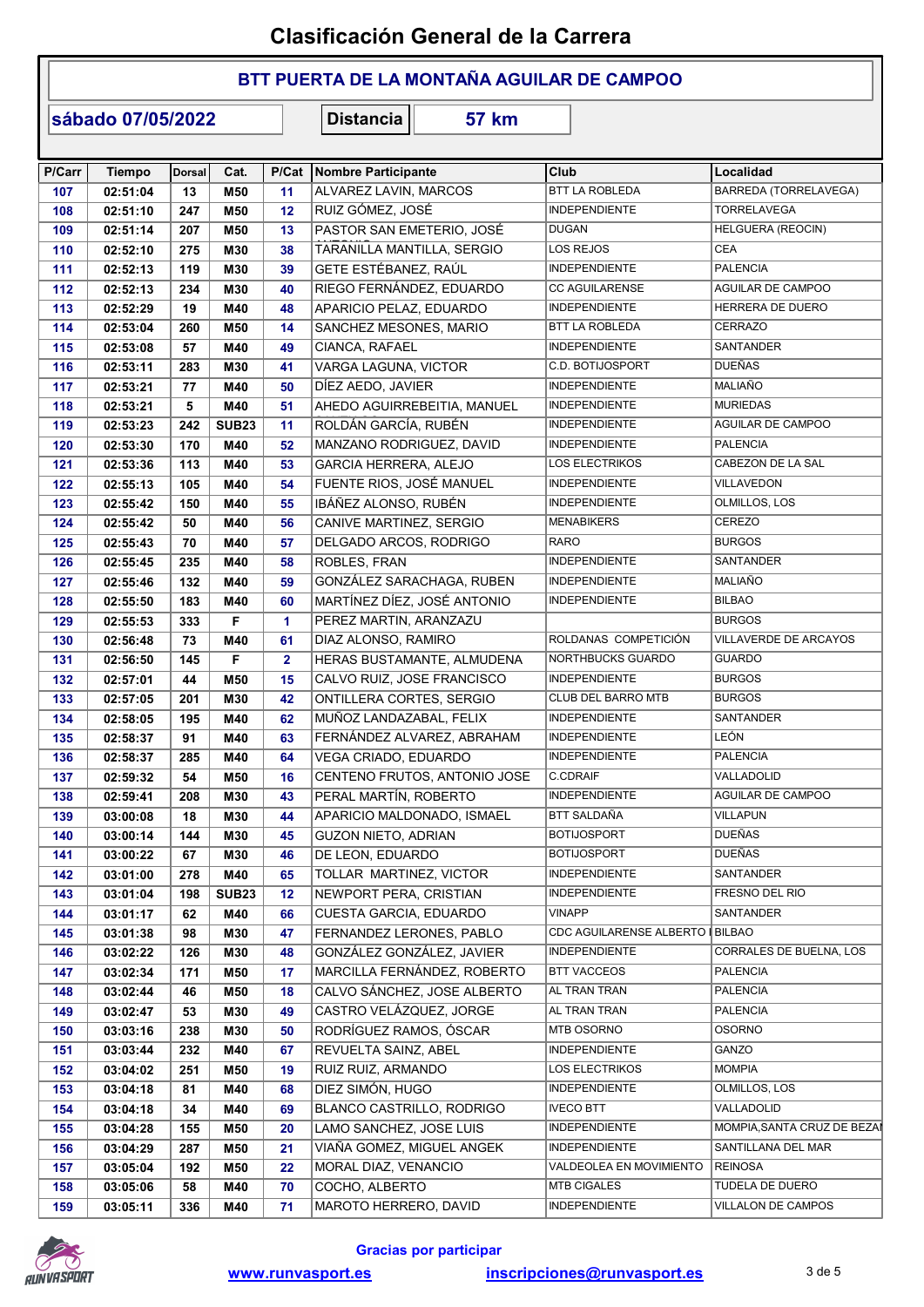### BTT PUERTA DE LA MONTAÑA AGUILAR DE CAMPOO

sábado 07/05/2022

| P/Carr | <b>Tiempo</b> | <b>Dorsal</b> | Cat.         | P/Cat | Nombre Participante            | Club                          | Localidad                           |
|--------|---------------|---------------|--------------|-------|--------------------------------|-------------------------------|-------------------------------------|
| 160    | 03:05:16      | 174           | M40          | 72    | MARCOS PRIETO, ANGEL J         | <b>INDEPENDIENTE</b>          | <b>PALENCIA</b>                     |
| 161    | 03:05:58      | 288           | M30          | 51    | VICENTE CABEZA, RODRIGO        | <b>INDEPENDIENTE</b>          | <b>PALENCIA</b>                     |
| 162    | 03:06:41      | 8             | M40          | 73    | ALONSO ALONSO, DANIEL          | <b>TRINKETES</b>              | MAGAZ DE PISUERGA                   |
| 163    | 03:06:43      | 215           | M50          | 23    | PÉREZ ROLDÁN, FERNANDO         | <b>INDEPENDIENTE</b>          | <b>PALENCIA</b>                     |
| 164    | 03:08:25      | 226           | M50          | 24    | RAMOS ANTOLIN, LUIS            | <b>BICICLETEROS</b>           | <b>PALENCIA</b>                     |
| 165    | 03:09:19      | 250           | M30          | 52    | RUIZ MERINO, DANIEL            | <b>INDEPENDIENTE</b>          | AGUILAR DE CAMPOO                   |
| 166    | 03:10:13      | 243           | M40          | 74    | ROLDAN ORTEGA, LUIS ANGEL      | <b>INDEPENDIENTE</b>          | AGUILAR DE CAMPOO                   |
| 167    | 03:10:32      | 97            | M30          | 53    | FERNÁNDEZ GONZALEZ, RUBÉN      | <b>INDEPENDIENTE</b>          | AGUILAR DE CAMPOO                   |
| 168    | 03:10:49      | 269           | M50          | 25    | SOMOHANO MAROTIAS, LUIS        | <b>INDEPENDIENTE</b>          | <b>SANTANDER</b>                    |
| 169    | 03:11:15      | 107           | M40          | 75    | FUENTES SANTAMARÍA. PEDRO      | CLUB VALLE DE BUELNA MTB      | CORRALES DE BUELNA, LOS             |
| 170    | 03:11:31      | 265           | M40          | 76    | SANZ ARCE, PEDRO LUIS          | <b>RUNNING AGUILAR</b>        | AGUILAR DE CAMPOO                   |
| 171    | 03:11:32      | 264           | M40          | 77    | SANZ ARCE, FRANCISCO JAVIER    | INDEPENDIENTE                 | AGUILAR DE CAMPOO                   |
| 172    | 03:11:32      | 163           | M30          | 54    | MACHO BENITO, NESTOR           | <b>TRINKETES</b>              | <b>PALENCIA</b>                     |
| 173    | 03:12:49      | 75            | <b>SUB23</b> | 13    | DIAZ RUILOBA, UNAI             | <b>CICLOS MOLI</b>            | SAN ANDRES (LOS CORRALES)           |
| 174    | 03:12:50      | 52            | <b>SUB23</b> | 14    | CARRION ALVARADO, ADRIAN       | <b>INDEPENDIENTE</b>          | <b>COLINDRES</b>                    |
| 175    | 03:13:19      | 32            | M50          | 26    | BERRIRE DONOSTI, JUAN JOSE     | <b>CLUB CICLISTA TRETO</b>    | <b>TRETO</b>                        |
| 176    | 03:13:19      | 85            | M40          | 78    | ECHEVARRÍA INCERA, SERGIO      | C.C.TRETO                     | <b>SANTOÑA</b>                      |
| 177    | 03:13:20      | 140           | M40          | 79    | GUTIÉRREZ RODRÍGUEZ, ADOLFO    | C.C.TRETO                     | <b>TRETO</b>                        |
| 178    | 03:13:24      | 197           | M40          | 80    | NAVAS ESCOBAR, JAVIER          | <b>INDEPENDIENTE</b>          | <b>VILLADA</b>                      |
| 179    | 03:13:31      | 154           | M40          | 81    | JUANES LLORENTE, RICARDO FELIX | <b>VELOBUR</b>                | PALACIOS DE LA SIERRA               |
| 180    | 03:13:37      | 259           | M30          | 55    | SÁNCHEZ GARCÍA, DANIEL         | <b>TRINKETES</b>              | <b>PALENCIA</b>                     |
| 181    | 03:13:47      | 289           | M50          | 27    | YUDEGO DIEZ, RAUL              | <b>RARO</b>                   | <b>BURGOS</b>                       |
|        |               |               |              |       |                                | <b>INDEPENDIENTE</b>          | AGUILAR DE CAMPOO                   |
| 182    | 03:13:53      | 271           | M40          | 82    | SORIANO GONZALEZ, JORDI        | <b>INDEPENDIENTE</b>          | VALLADOLID                          |
| 183    | 03:14:46      | 86<br>25      | M30          | 56    | ESCUDERO CUBILLO, OSCAR        | <b>INDEPENDIENTE</b>          | <b>ALONSOTEGI</b>                   |
| 184    | 03:14:50      |               | M50          | 28    | AZNAR AVILA, ALVARO            |                               |                                     |
| 185    | 03:14:55      | 224           | M40          | 83    | QUINTANA GONZÁLEZ, SERGIO      | <b>INDEPENDIENTE</b>          | <b>TORRES</b>                       |
| 186    | 03:14:56      | 213           | M40          | 84    | PEREZ HERNANDO, PABLO          | <b>INDEPENDIENTE</b>          | <b>TORRELAVEGA</b>                  |
| 187    | 03:15:05      | 184           | M40          | 85    | MARTINEZ PEREZ, HUGO           | INDEPENDIENTE                 | <b>TORRELAVEGA</b><br><b>DUEÑAS</b> |
| 188    | 03:15:15      | 218           | F            | 3     | PINAR ÁLVAREZ, BIANKA          | TRIATLÓN PALENCIA             |                                     |
| 189    | 03:16:10      | 147           | M50          | 29    | HERRERO GIL, FEDERICO          | CDCA LBERTO FERNÁNDEZ         | AGUILAR DE CAMPOO                   |
| 190    | 03:16:27      | 178           | M30          | 57    | MARTIN SANTOS, DAVID           | <b>INDEPENDIENTE</b>          | VELILLA DEL RIO CARRION             |
| 191    | 03:16:38      | 160           | <b>SUB23</b> | 15    | LÓPEZ COSGAYA, ALEJANDRO       | INDEPENDIENTE                 | <b>MATAMOROSA</b>                   |
| 192    | 03:16:39      | 87            | M30          | 58    | ESCUDERO SAIZ, RAUL            | <b>INDEPENDIENTE</b>          | <b>BOLMIR</b>                       |
| 193    | 03:17:23      | 40            | M50          | 30    | CAGIGAS DIAZ, JULIO            | <b>INDEPENDIENTE</b>          | <b>GUARNIZO</b>                     |
| 194    | 03:17:52      | 7             | M50          | 31    | ALLENDE RIOS, ROBERTO          | <b>INDEPENDIENTE</b>          | MONTAÑA, LA                         |
| 195    | 03:17:56      | 49            | M40          | 86    | CANAL FUENTE, FRANCISCO RENE   | <b>TRIATLON AGUILAR</b>       | <b>MUDA</b>                         |
| 196    | 03:17:58      | 15            | M50          | 32    | ANTOLÍN BLANCO, ALEJANDRO      | INDEPENDIENTE                 | TORRELAVEGA                         |
| 197    | 03:17:58      | 273           | M30          | 59    | SUAZO PEINADOR, ANDRES         | <b>INDEPENDIENTE</b>          | <b>PALENCIA</b>                     |
| 198    | 03:18:18      | 83            | M40          | 87    | DONIS PEREZ, ALFONSO           | TRINKETES MTB                 | MAGAZ DE PISUERGA                   |
| 199    | 03:18:39      | 176           | M40          | 88    | MARTÍN DUEÑAS, ABEL            | TRIATLÓN PALENCIA             | <b>DUEÑAS</b>                       |
| 200    | 03:18:59      | 230           | M40          | 89    | REJÓN GARCÍA, JORGE            | <b>INDEPENDIENTE</b>          | <b>PALENCIA</b>                     |
| 201    | 03:20:11      | 72            | M50          | 33    | DIAZ, MIGUEL                   | INDEPENDIENTE                 | CARRASTRADA (ALFOZ DE LLOI          |
| 202    | 03:20:12      | 71            | M30          | 60    | DIAZ, JOHNNY                   | <b>INDEPENDIENTE</b>          | CABORREDONDO (ALFOZ DE LL           |
| 203    | 03:20:24      | 118           | M40          | 90    | GARRIDO LA FUENTE, DAVID       | <b>INDEPENDIENTE</b>          | HERRERA DE PISUERGA                 |
| 204    | 03:20:34      | 109           | F            | 4     | GANT DÍAZ, CRISTINA            | <b>INDEPENDIENTE</b>          | RENEDO DE PIELAGOS                  |
| 205    | 03:20:34      | 220           | M40          | 91    | PRIETO JIMÉNEZ, IÑAKI          | <b>INDEPENDIENTE</b>          | <b>BILBAO</b>                       |
| 206    | 03:20:56      | 66            | M30          | 61    | DE LA TORRE LOPEZ, JAVIER      | <b>INDEPENDIENTE</b>          | <b>MATAPORQUERA</b>                 |
| 207    | 03:21:09      | 43            | M30          | 62    | CALVO ROJO, JULIO CÉSAR        | <b>INDEPENDIENTE</b>          | CIUDAD JARDIN 'VIRGEN MILAGÍ        |
| 208    | 03:21:18      | 172           | M50          | 34    | MARCOS ARAGÓN, ALBERTO         | <b>INDEPENDIENTE</b>          | <b>PALENCIA</b>                     |
| 209    | 03:21:18      | 47            | M50          | 35    | CALVO VICARIO, ANTONIO         | <b>BICICLETEROS-TRAILEROS</b> | <b>PALENCIA</b>                     |
| 210    | 03:23:56      | 124           | M50          | 36    | GONZÁLEZ ARGUMOSA, JOSE        | <b>BTT VILLAESCUSA</b>        | VILLANUEVA (VILLAESCUSA)            |
| 211    | 03:24:30      | 214           | M50          | 37    | PEREZ PÉREZ, PERO ANTONIO      | AL TRAN TRAN                  | <b>PALENCIA</b>                     |
| 212    | 03:24:55      | 114           | M50          | 38    | GARCÍA MARCOS, SERGIO          | <b>INDEPENDIENTE</b>          | <b>COLMENAR VIEJO</b>               |